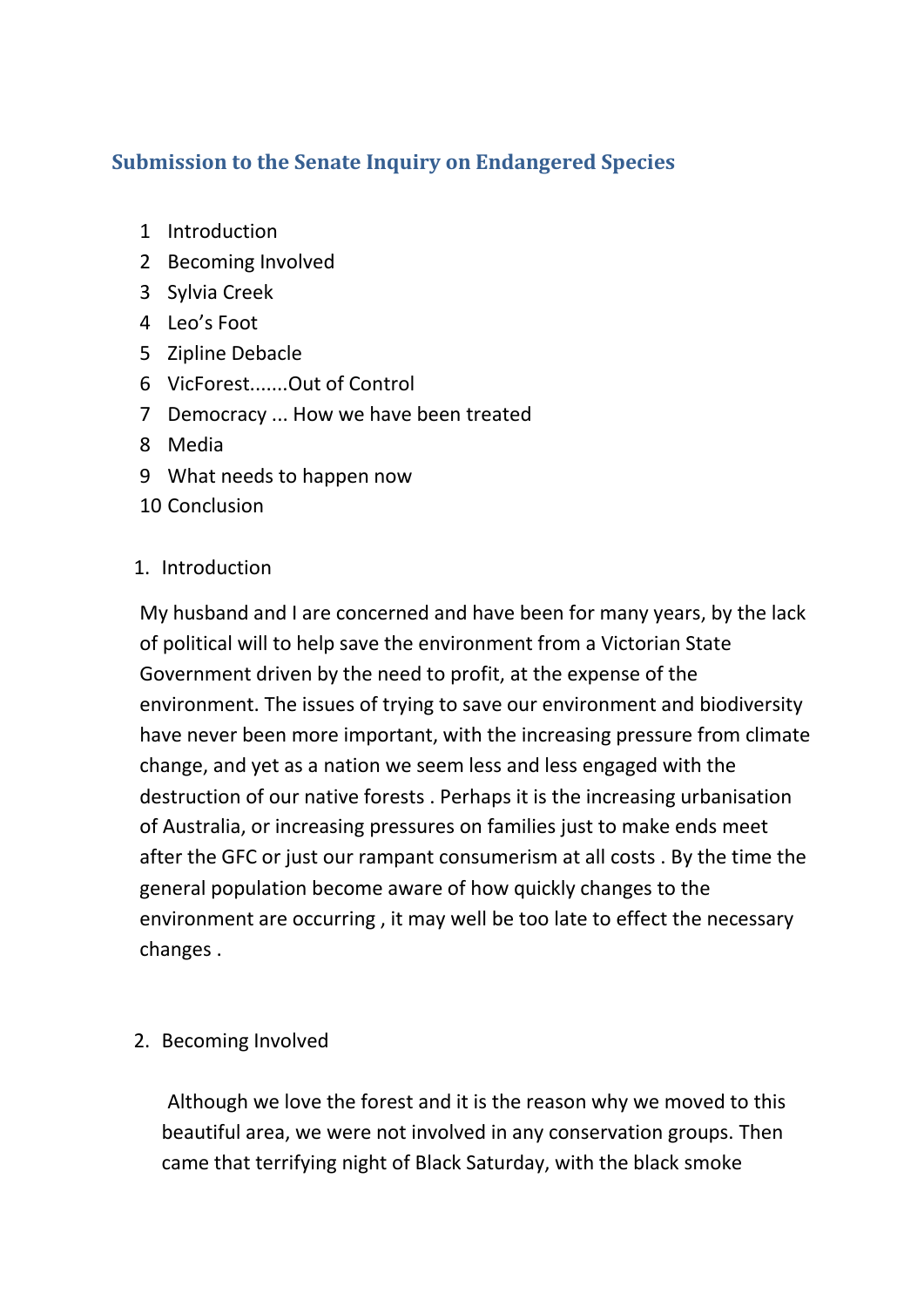blowing directly from Kinglake, darkening the sky to night for several hours and the house and fields being subjected to a barrage of burning embers. We were absolutely terrified, as there was no phone, no electricity, and just a terrifying silence. We had no idea what was happening, except for the updates we had been following on the battery radio from the ABC. For most people after that horrifying night, the fires were out, but for the people from Toolangi and surrounding area the pressure was not over, the fires continued to burn on several fronts around the town for weeks. The police were preventing us from leaving as it was too dangerous as the roads had fallen trees, but we needed to run our fire pumps and we needed fuel. We needed supplies both for ourselves and our animals. We lost three of our baby alpacas from smoke inhalation. The strain of living over the next month was immense but greatly helped by the arrival of the army with fuel and food donations from the Melbourne Community. We gave thanks as a community that a small area of the Toolangi Forest had been saved, this would provide a refuge for all and any wild life that had managed to survive the fire. No sooner had we begun to settle down, than logging commenced in Coles Creek Coupe . The operation went 24 hours a day for 3 months. We got used to being woken in the middle of the night by huge trees falling, that shook the house to its foundations, we could hear the huge machinery day and night. It was an incredible affront that after all we had experienced, Vic Forests could be so heartless as to commence operations in an incredibly beautiful area of the forest that had remained intact. From that time on we became involved with the community who were trying to preserve the remaining forest. We got the local paper to take a photo of the terrible devastation that we view directly every single day. The first of many actions .

#### 3. Sylvia Creek

Having finished the logging in Coles Creek, the next coupe that was due to be logged was Sylvia Creek, an area of mixed age forest, that was historically known to contain Leadbeaters Possum. It had some beautiful stands of older trees spread throughout with perfect habit for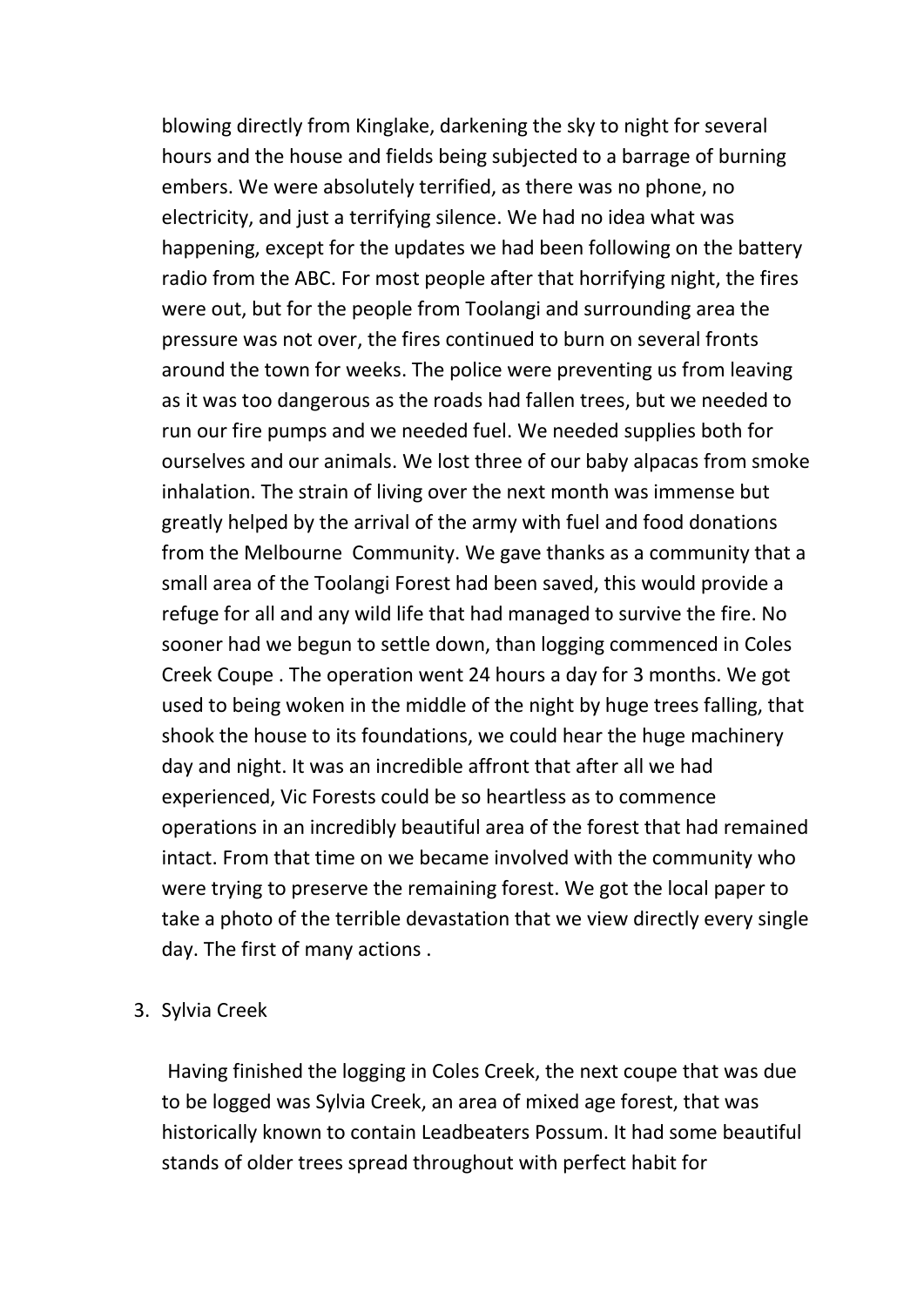Leadbeaters Possum. A perfect example of a young but maturing Mountain Ash Forest with Zone 1a habitat that is supposed to be excluded from logging. Work started on logging to provide a log landing, and the Sylvia Creek Road was closed about 500 metres from where the logging had commenced. The community had made VicForests well aware that this was a hugely contentious issue for the community, especially after the BAER report commissioned by the Labour Government recommended that there be a moratorium on logging in the unburnt area of the forest.The community rallied at the road closure day after day in cold wet conditions to voice our disapproval of what was happening. There was media attention but the logging continued. Tree sits were happening as the peaceful protests continued, which did for a time halt or slow the progress for logging. My Environment sought to halt logging pending a court case, and after 6 weeks of protests, work was finally halted but not before a bulldozer had deliberately gone into the unlogged area of forest and removed a lot of the undergrowth. Many months later the case came to the Supreme court and ran for 2 weeks. We were there every single day to hear testimony with other concerned people. Despite admissions from VicForest that they had not done a survey of the coupe, a mandatory requirement under the Code for Timber Production, despite expert witnesses, in particular Professor David Lindenmayer, who is the foremost expert on Leadbeaters Possum, our case was lost, on the technicality of law that the Action Statement actually over-rode the Leadbeaters Possum Recovery Plan. When we were there as the verdict was read, there was a deadly silence as we were unable to believe that we had lost the case. However, Justice Osborn observed that there was a very strong case to review what was happening in the forest in the light of the Black Saturday Bushfire. Still after nearly a year after the court case and nearly 4 years after the Bushfire of 2009 there has been NO review of the Special Protection Zones for Leadbeaters Possum, even though half of these reserves were lost after the 2009 fires. This court case has now gone to appeal to be heard next year after My Environment and the community had to raise \$30,000 to cover the costs of VicForests in case we lost the appeal, and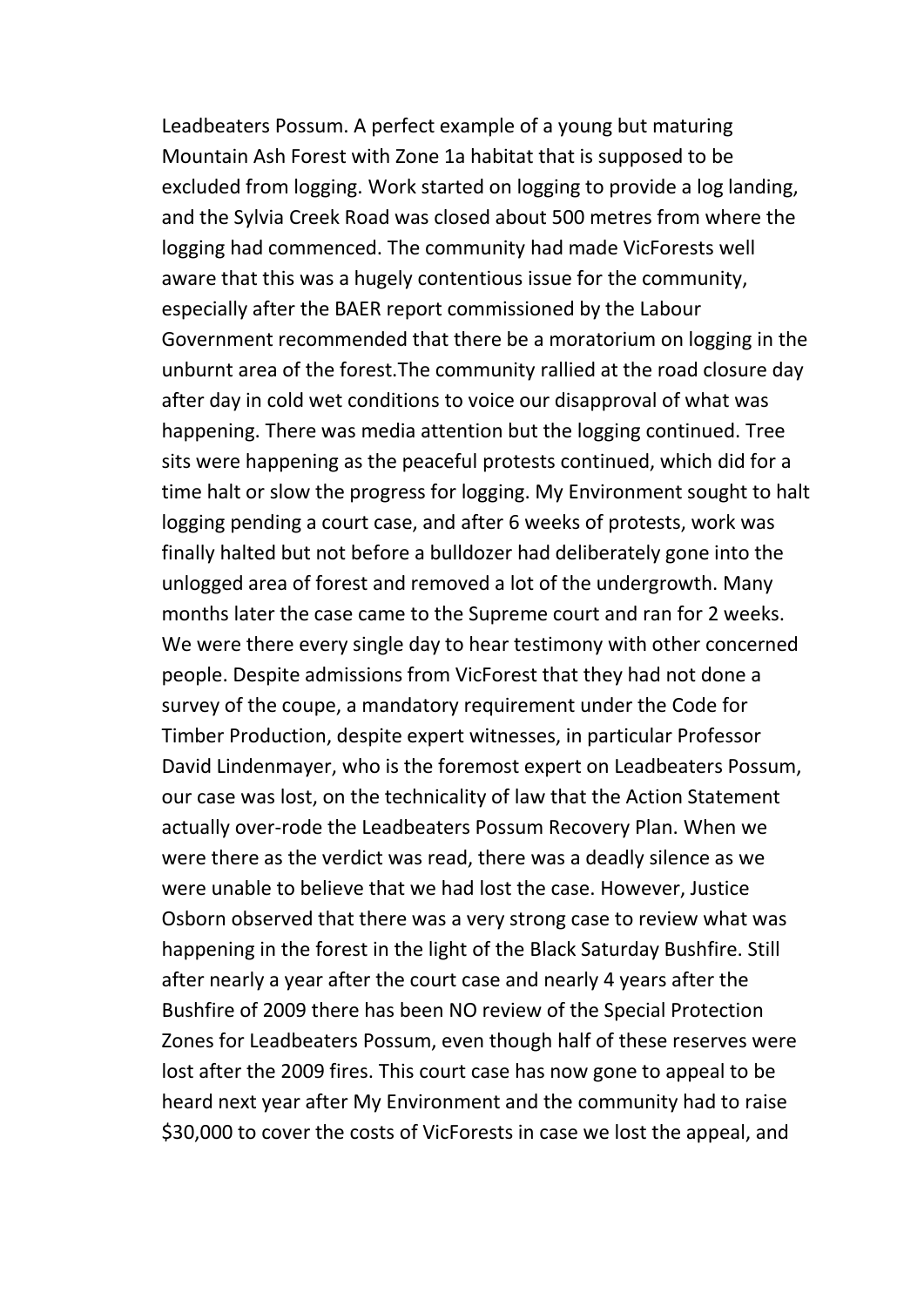many tens of thousands more to cover our own costs.

#### 4. Leo's Foot Coupe

Work commenced on Leo's Foot coupe in the winter of 2012. We strenuously tried to get this coupe removed as it is on the western flank of Mount St Leonard, about two thirds of the way up the hill and clearly visible from Toolangi and Kinglake. Now work has been completed, it is a horrendous scar on the hillside,and is an affront to the people of Toolangi each and every day we have to look at it. We had a minor concession that they would not log right up to the Bi-Centennial trail, an iconic trail that links Healesville all the way to Queensland. It seems inconceivable that they were even proposing to do this! A small area, about 3 hectares of more mature trees was supposed to have been retained in the coupe as on their plan, but this seems to have been severely reduced, it warrants more investigation as work has only just been completed on the coupe. One thing we did find that really appalled us, was that there had been a gully with large possibly pre 1900 trees, many with a diameter over 1.5 metres, which would have made superb habitat trees to be left to grow on as Leadbeaters Possum Habitat. Instead the few trees that were actually left were incredibly small and spindly, and without protection from surrounding trees, will inevitable die from wind damage or the regeneration burn. What the loggers have done is completely against the spirit of the law to protect older trees. Also we have pictures of huge logs that should have been protected under the Code of Practice as they are clearly pre 1900 trees. We tried so hard to save this coupe from logging by peaceful protests. My husband and I were both arrested on the coupe with 29 others. It gained some media attention, but because the protests were peaceful, it was no longer newsworthy! I was locked on to a piece of machinery, to try to halt the logging, with 3 other Grandmothers for 6 hours. It was a stand by us to preserve this beautiful environment for our grandchildren . A Group was formed by the loggers called Friends of Forestry, who said they were trying to stop the "Greenies" lies about what has happened in the forest. Since their arrival on the scene, there has been escalating violence being used against the protesters. Protesters were violently assaulted in their camp, logging truck drivers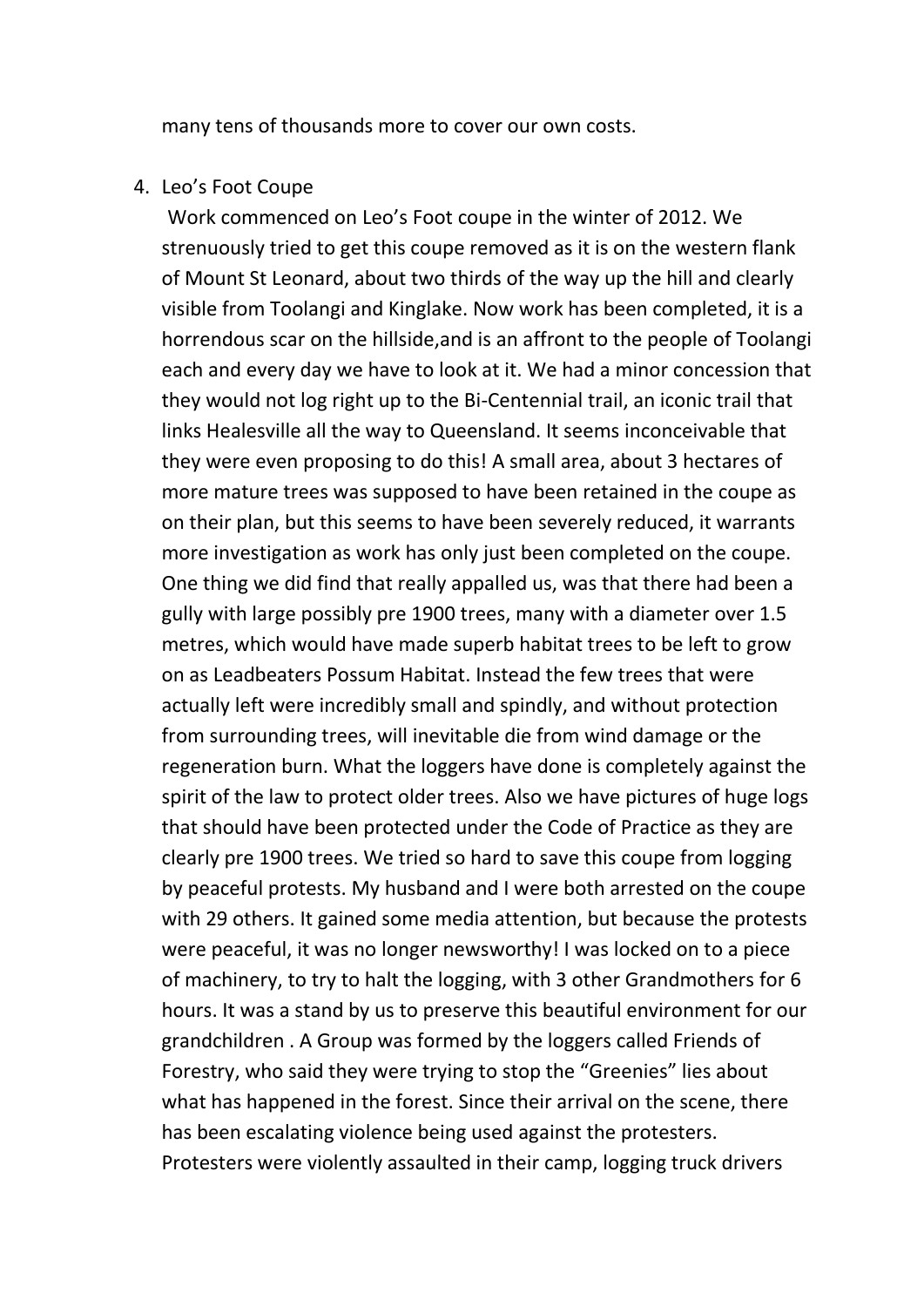have assaulted protesters,a protester was nearly run over with a car, all matters being dealt with by the Victorian Police. The State Government upped the ante by calling us " Ecoterrorists" . We have been outraged by this term, potentially libellous, but because no-one is named directly, there is no lawful redress. The most important thing we have carried through our protests is that they are non-violent, no machinery has been damaged, yet we are still labelled eco-terrorists, a terrible slur on what we are trying to achieve and our motivation to help save our planet for future generations.

#### 5. Zipline Debacle

Not long after the Ballieu Government came into power, a group of Toolangi Residents had a meet-and-greet with the new Member for McEwan, Cindy McLeish. We wanted to express our misgivings with what was happening in the forest. There was a wide ranging discussion on things of environmental interest and she brought up the idea of the Zipline which was to have been situated in the Toolangi Forest. She was extremely enthusiastic about it. Parks Victoria had had a public meeting previously in Toolangi to gauge local opinion, and the idea was very favourably received. The idea was to make use of the of the Discovery Centre in Toolangi to welcome people and then take them into the forest. It was an educational opportunity for people to enjoy the forest and learn more about it. The only thing to be resolved was for the DSE to give approval, as the zipline would travel over a Special Protection Zone, but great care had been taken to make a small footprint in the area. At a subsequent meeting with Cindy McLeish her attitude was totally hostile, and she totally denied any of the concerns about what was happening in the forest that we put to her. I considered she was extremely rude to one of our group, Bernie Macy,who is extremely knowledgeable, virtually accusing him of "what would you know?". When we asked about the status of the zipline, she was evasive and said they were looking at other sites. Our only conclusion about this total change of direction, is that the Government does not want people to go into the Toolangi Forest as most of the coupes surrounding the Special Protection Zone are due to be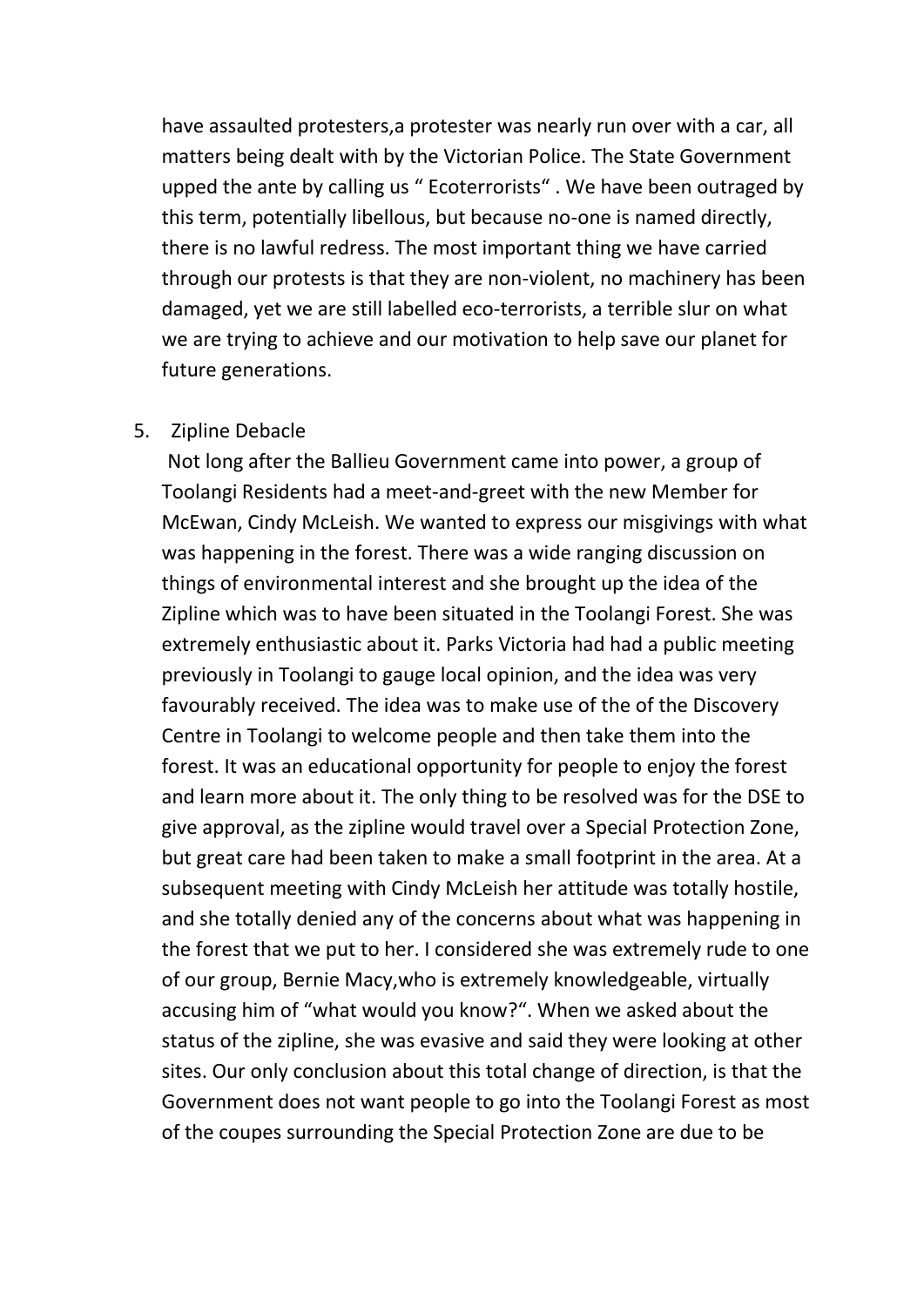logged and people coming to enjoy the Zipline would really see the level of destruction in the forest.

### 6. VicForest out of Control

During our dealings with employees in the office, on a personal level, they have always been polite and conciliatory to our complaints , but although they appear to listen nothing ever changes. The trucks still climb the hills from Healesville to Toolangi dail , much of the time during the night when they are not supposed to be working. The roads they use are narrow and winding and even when the truck wheels are right at the edge of the road,the other wheels on the other side are on or over the white line . In fact this week a truck was driving at great speed on Sylvia Creek Road, and it was obvious it would be unable to pull up in time before it turned right into the Kinglake/Healesville road. I was forced to take evasive action as the truck slid sideways on the gravel and fortunately I managed to avoid a nasty smash. It makes driving a nightmare on these roads. On the Chum Creek Road, the surface of the road was disintegrating due to the high number of laden trucks using the road. There have been works to rectify this, but not before it was real hazard to anyone driving this route. Although these are personal complaints about the disruptions to our daily life, our main problems with VicForest is in regard to their management of the Forests, or lack of management. They have rejected, no ignored, all our efforts to save some of the coupes being harvested as we are convinced they contain areas of Zone 1a habitat that should automatically be saved for Leadbeaters habitat. Yellowdindi Coupe was extensively surveyed, and was a mixed age forest with large trees that would have been ideal to conserve as Zone 1a habitat. Even though a survey was handed to VicForest, they immediately began logging, taking as many of the large trees as they could first, so basically there would be nothing left to fight for. Even though many of these large trees would have been pre 1900 and should have been protected, they were logged anyway. The reason why the loggers completely ignore all the rules in the Code for Timber Production, is because they can. They can ignore the rules with impunity, because they know there will be no fines, no comeback. The DSE is totally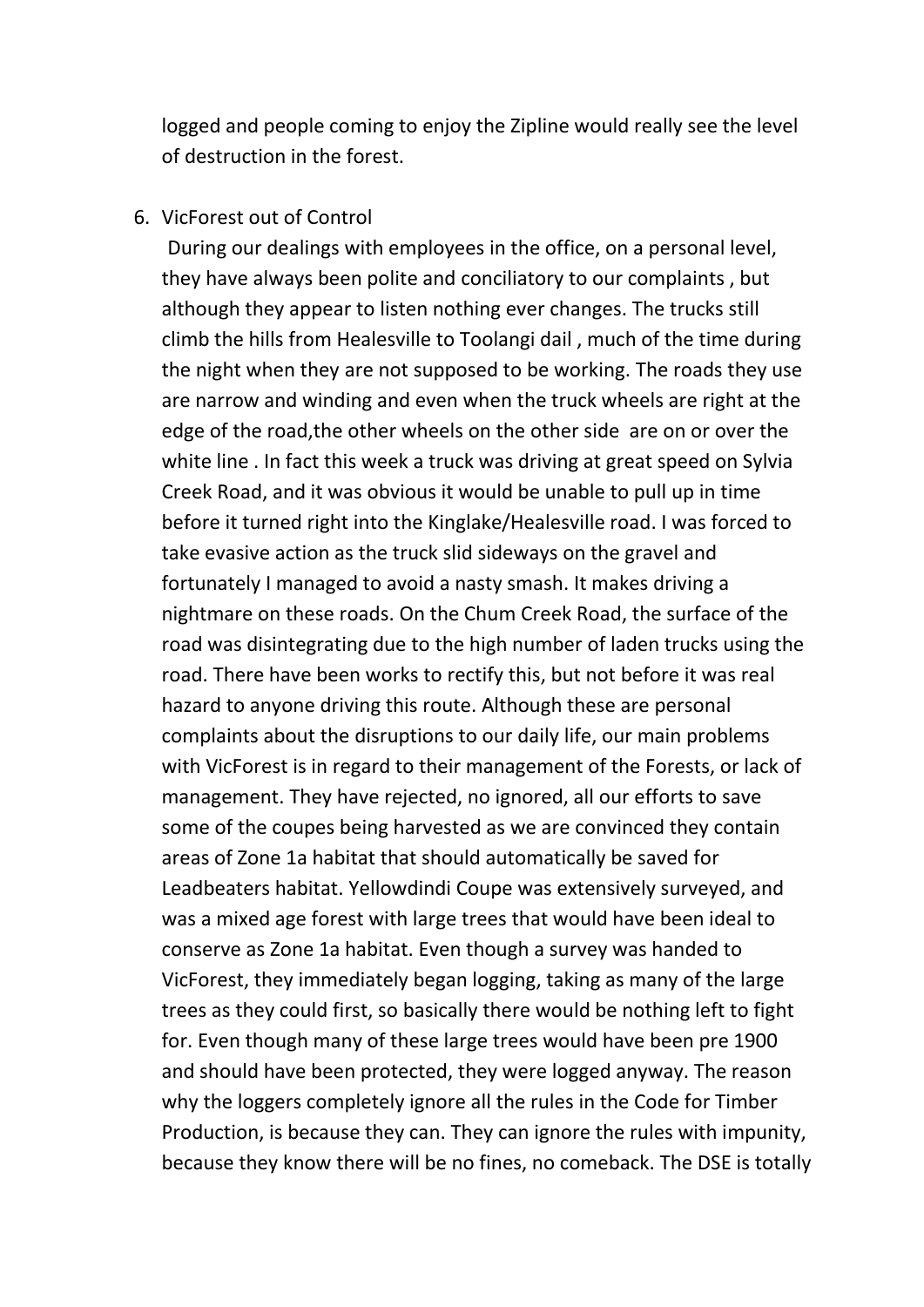failing in its role of being the watchdog, as it is basically not interested. When handed a huge file of breaches in the Central Highland Coupes by My Environment, it was sent back without any action being taken, which backs up the report by the Victorian Ombudsman that they were not acting on complaints and usually not even recording those complaints. With zero oversight there is no need to follow the rules. Leo's Foot Coupe is a perfect example of total disregard to the visual impact of the logging. We now have a huge hole in the flank of Mount St Leonard, visible from Kew, that should, under the rules, never be allowed to happen. The Code for Timber Production stresses that the biodiversity of the forest must be retained, but with clear-felling all the undergrowth is totally removed, removing all the varied elements of the forest, and all seeds are removed by the sterilization of the soil in the regeneration burn. The only seed being re-sown is the Mountain Ash. This has then become a de facto plantation, which is totally against the Code of Timber Production. So our diverse Native Forests with huge biodiversity values, are being deliberately reduced to a plantation which is totally unsuitable for the wide range of flora and fauna to be found in the Toolangi Forest. As previously mentioned the loggers have been removing pre 1900 trees which should be exempt from logging under the Code of Practice. We have seen examples of logging up to streams, logs falling across streams, removing buffer zones from tourist roads, all significant breaches of how they should be managing the forests. The most damning of all is their reaction to the loss of 50% of the Toolangi Forest in the Black Saturday Bushfires. Although they have extensively salvage logged the burnt forest, there has been no reduction in the number of coupes to be logged in the unburnt area. The forest was already being seriously over-logged before the fires, for it to be able to retain its biodiversity values, but now since the fires the logging has even increased. These trees take 120 to 150 years to reach maturity, but at the rate they are being logged, the rotation is down to a little over 40 years. Furthermore , in VicForests "wish list " , Timber Action Industry Plan, they will become solely responsible for how much timber can be "sustainably" taken from the forest (Action 2.1 ).They will continue to support the use of native forest waste for energy production (Action 7.3 ). They will prioritise research to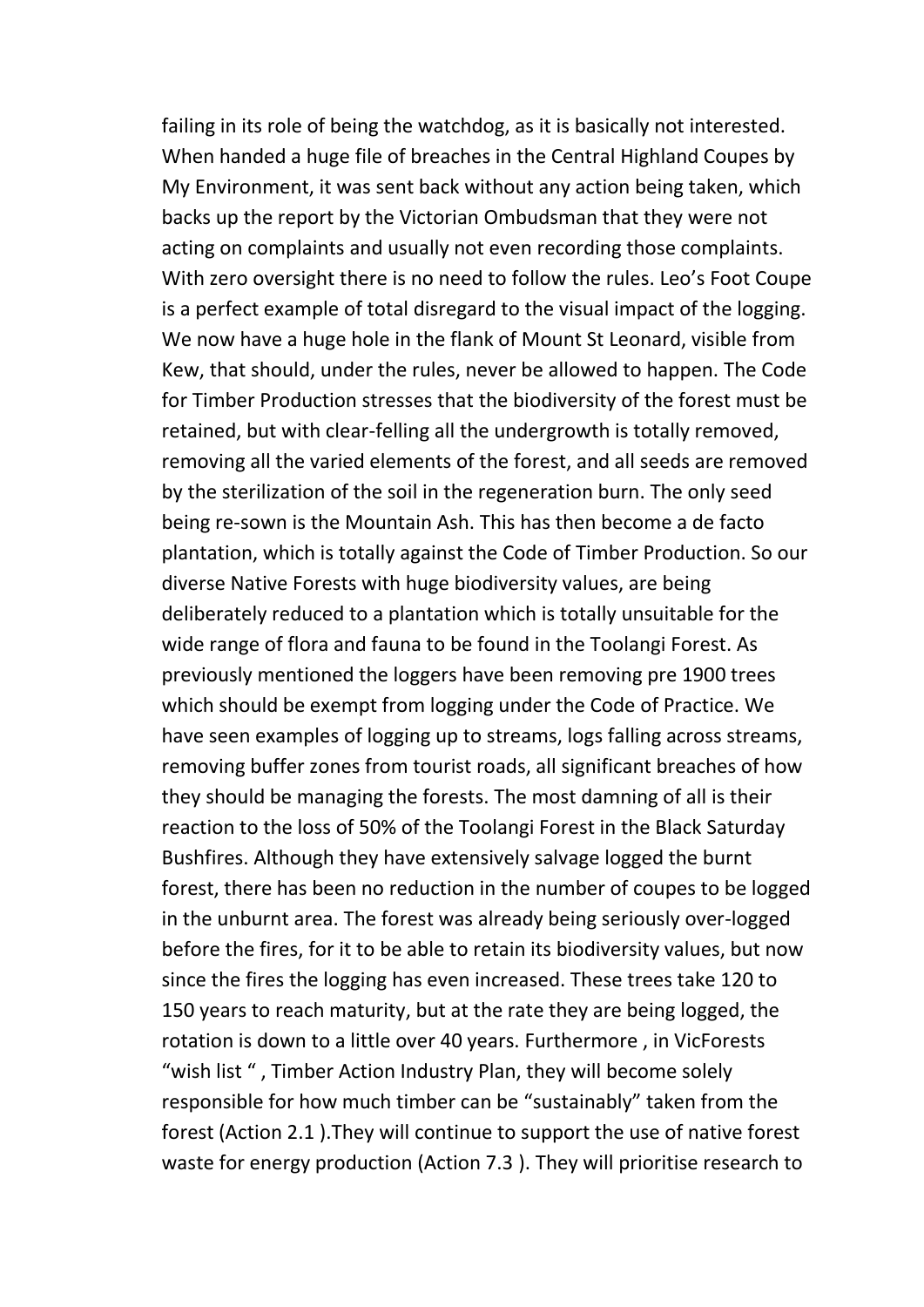explore the potential of wood for biofuel production (Action 7.4 ) .These initiatives will mean inevitably mean an increase on the amount being logged in the future . These forests are being "managed" to death by Vic Forest!!! Unless clear-fell logging is immediately halted, and any logging severely cut back, we will undoubtedly see the demise of the Leadbeaters Possum in 10 to 20 years or less .

#### 7. Democracy

I have been appalled at the way our group, whose only aim is to save our forest for future generations, has been treated. We are peaceful people, whose only wish is to make Victoria a better place for all of us. Our first mission was to speak to our member of Parliament. Our views on wanting to halt the logging in the forest are all backed by science. As mentioned previously our first meeting with Cindy McLeish was cordial, our subsequent meeting was hostile on her part. We have sent her many e-mails about our concerns.I wrote "with up to two thirds of the forest burnt in the Black Saturday, how can the continued logging not lead to a loss of habitat for the Leadbeaters Possum? "In her reply she says "Your comment as to the loss of habitat for the Leadbeaters Possum and other wildlife in the Toolangi area is not correct. All coupes are inspected prior to harvesting for the presence of Leadbeaters Possum." This was NOT done for Sylvia Creek Coupe and Vic Forests has since admitted there are areas of Zone 1a habitat in the coupe. She goes on "there is an extensive reserve system within the Central Highlands region designed to protect Leadbeaters Possum Habitat."How she can say this when half the Special protection Zones were wiped out in the Black Saturday Fires is beyond me and NO effort has been made to replace those lost reserves in the 3 and a half years since!! If the State Government is unable to take our letters seriously and address the issues concerned, then Democracy is not working .The logging industry has the ear of Government, and has recently had the "wish list" granted in Timber Industry Action Plan. This is a slap in the face to all conservationists as it further weakens the already lax controls on logging in Native Forests, and gives far more power to VicForests to do whatever it pleases in the forests with even less oversight. They are even proposing to move into logging in the park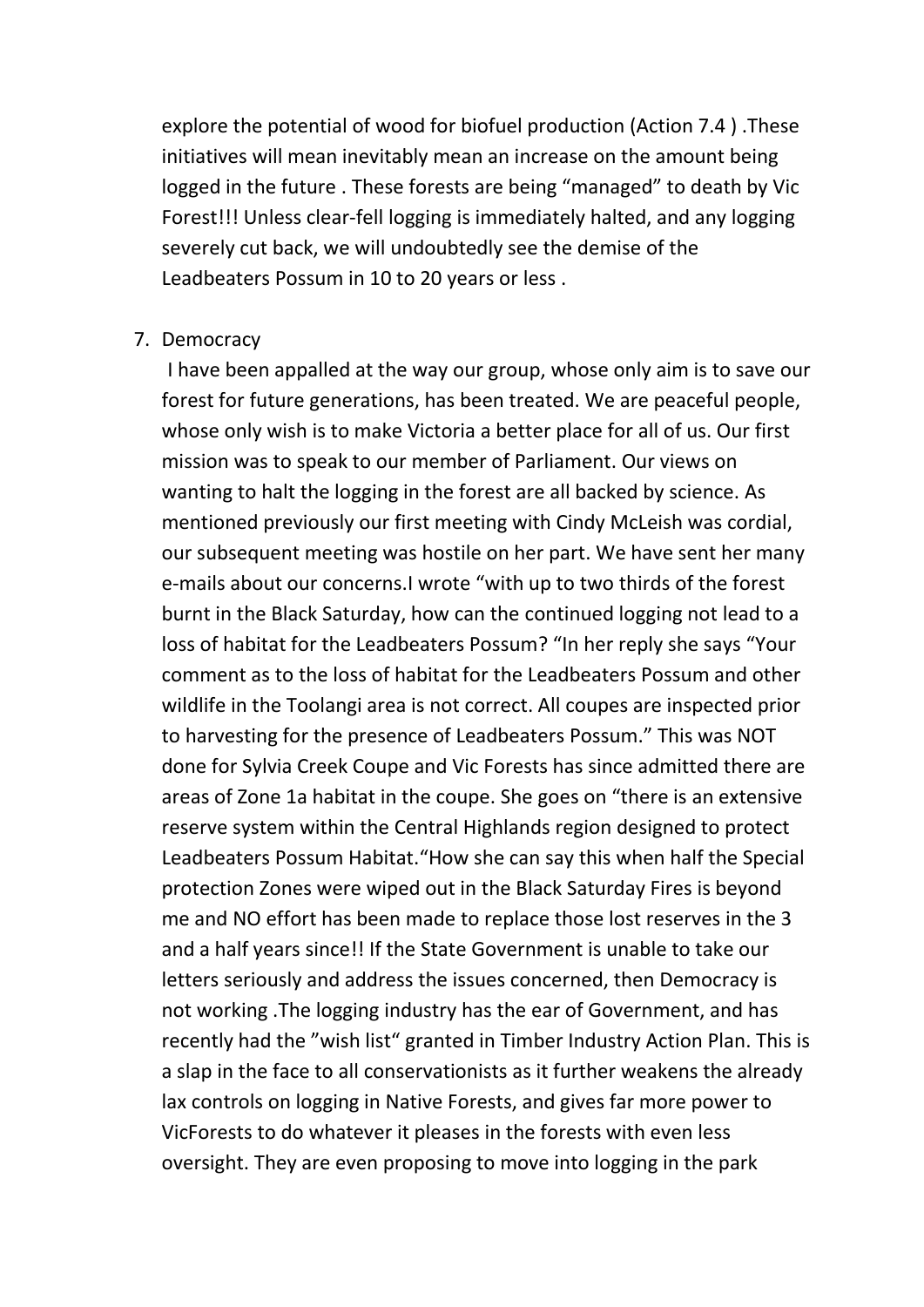reserves. This Ballieu Government is flying in the face of all the science, that shows how important the forests are for our survival in a changing, warming world. They are selling the woodchips for next to nothing and losing money each year, this money should be used for Education and Health for the benefit of all Victorians. These forests help moderate our climate, retain and attract rainfall. Forests older than 40 years are far less fire prone, so the fact that VicForests has logged so much in the last 3 to 4 years has left the whole area far more vulnerable to fire, than before the Black Saturday Fires . Finally , with a Carbon Price in Australia , these forests which store so much Carbon are so much more valuable standing. There would be a huge windfall to the Victorian Economy if these Forests are used as Carbon Credits. \$23 a tonne of Carbon stored compared to the meagre \$2-5 a tonne achieved for wood chips. Why is the Ballieu Government not exploring this outcome which would be such a huge Bonanza for Victorians. Furthermore the jobs created by this industry would at least balance or outweigh the numbers lost through logging being phased out. Our Governments need to be forward thinking, legislating for the best outcomes for this and future generations. The fact that this thinking would also be a win win for our native fauna and Flora is an added bonus.

8. Media

I have not been impressed by much of the media in what has been happening here. Where we have had media present, in most cases the sole interest seems to have been that there would be a clash between loggers and protesters. We are peaceful protesters, and so in most cases there is little or no coverage on the issues. The best coverage on environmental issues have been ABC TV and The Age which have at least tried to cover what is happening to our native fauna and flora. The Herald Sun on the other hand delights in printing articles that question the fact that Global Warming is an urgent issue, which is why the issue unfortunately registers at such a low level with most Australians. Even the World Bank is posting warnings. We need to sit up and take notice and act now to put systems in place to help control this runaway phenomenon as far as it is within our power.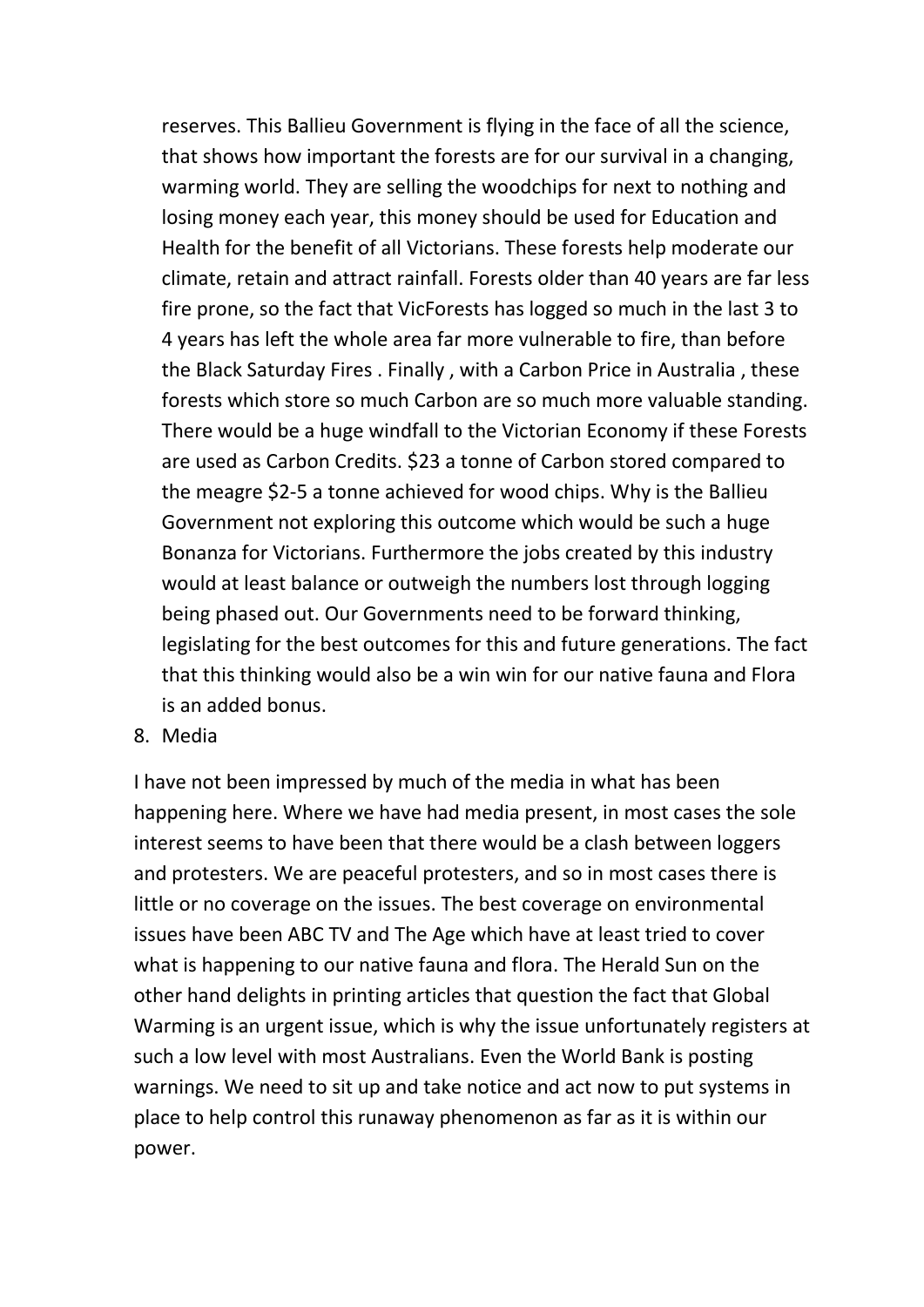## 9. What Needs To Happen Now

Firstly there needs to be a moratorium on all logging in the Central Highlands. Before any logging can re-commence, we need to have a survey of how much fauna is in the forest and where. Then a survey of the remaining habitat needs to be undertaken to find areas suitable to put into Special Protection Zones in the future, to replace those lost in the 2009 bushfires. We need to think about wildlife corridors so that the fauna do not find themselves totally isolated which will lead to a less diverse gene pool. We need to increase the biodiversity within the reseeded coupes to try to repair some of the damage, I am sure many volunteer groups would be willing to help.

Then if logging is to be allowed to re-commence in the forest, it would have to be selective harvesting which will leave the biodiversity within the forest. Clear-felling has to be totally stopped, it is so destructive to the habitat.A truly sustainable limit needs to be set, that balances our need for wood with our need to protect our unique wild-life. I think there needs to be checks and balances on VicForests, because it is a State Government entity, it has far less checks on it than if it were a private company. It would need to justify its actions to a panel of people who are environmental scientists, and I am sure most of the breaches that constantly happen now , would be eliminated if they were held accountable.

DSE needs to lift its game. Their actions have been appalling, and instead of helping us in our fight to save the Leadbeaters Possum, they have ignored our requests and instead endorsed everything that VicForest has done. To add insult to injury, they are the people who have arrested us when we have been peacefully protesting, and doing their job to protect the fauna. They need to become more independent from Government meddling and do their job without fear or favour.

#### 10. Conclusion

Without intervention from the Federal Government, the fight to save Leadbeaters Possum will undoubtedly be lost. In the Toolangi area we have